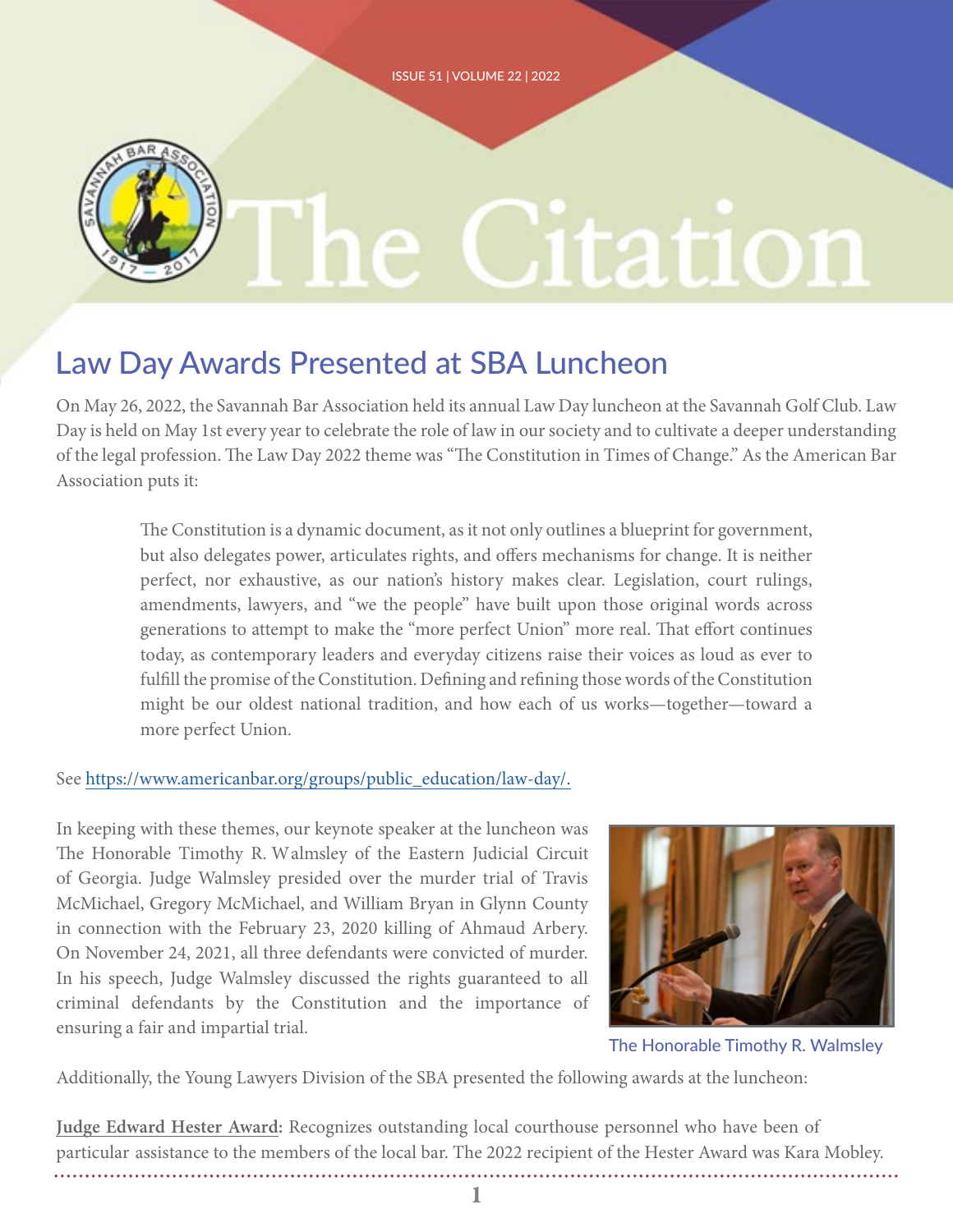

**Liberty Bell Award:** Recognizes a non-lawyer for outstanding service in promoting a better understanding of our Constitution and Bill of Rights. The recipient encourages greater respect for law in the courts, stimulates a more profound sense of individual responsibility so that citizens recognize their duties as well as their rights, and fosters a better understanding and appreciation of the rule of law. The 2022 recipient of the Liberty Bell Award was Jill Cheeks.

**Robbie Robinson Award:** Presented to a member of the legal profession who has demonstrated dedication to the principles of service to individuals and of the advancement of the legal, political, social, and civil rights of the citizens of the Savannah community. The 2022 recipient of the Robinson Award was Sandra Saseen-Smith.

**John B. Miller Award:** Presented to a member of the Savannah Bar who is selflessly dedicated to making the Savannah area a better place to live through volunteer community service. The 2022 recipient of the Miller Award was Craig Call.

Last, but certainly not least, luncheon attendees voted to approve the following slate of 2022-2023 SBA officers:

> President: K. Paul Johnson President-Elect: Richard A. Sanders, Jr. Treasurer: Leslie Cecil Keene Secretary: Julia H. Sullivan

The investiture of these officers will take place at the SBA's Annual Cocktail Party on June 16, 2022.



Kara Mobley



Jill Cheeks



Sandra Saseen-Smith



Craig Call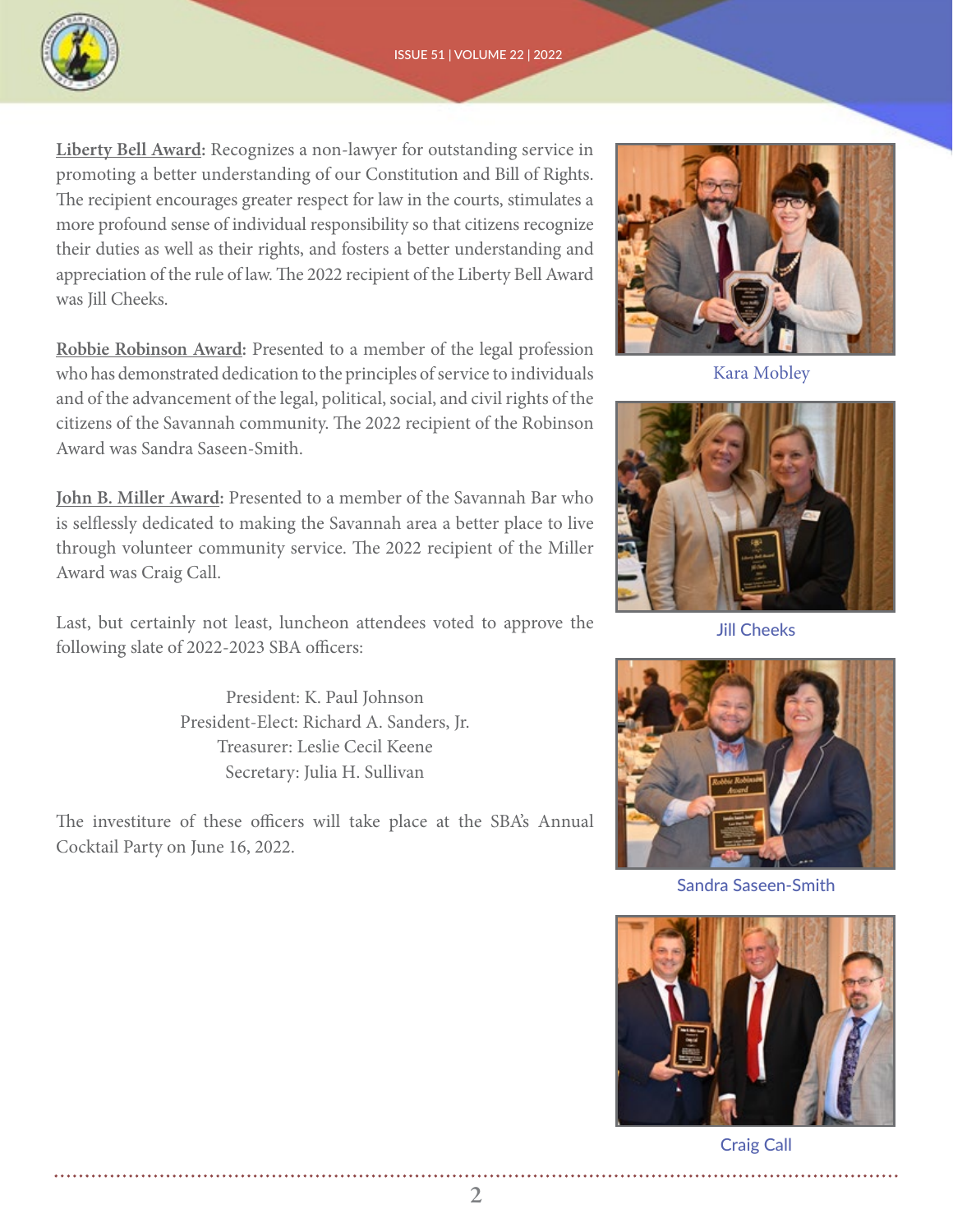

#### **Savannah Bar Association**

*Invites you and a guest to celebrate the closing of our bar year at our*

#### *Annual Cocktail Party*

**Thursday, June 16, 2022 6:00 p.m. to 8:00 p.m.**



#### *Join us at*

#### **[The Charles H. Morris Center at Trustees' Garden](https://www.savannahbar.org/EmailTracker/LinkTracker.ashx?linkAndRecipientCode=a0QUjW48pcHbQaKIwvi3bxBgPYUb9haAiAYqwUnRMUuyEKPgRgkNz%2fUubi6acJjzW418DeZ9FWpyFtHiTOx4m%2bhxtoE8iEtMyLW7%2b7EifRk%3d)**

10 East Broad Street, Savannah, GA 31401 *Business casual attire*

In addition to the investiture of the 2022-2023 SBA Officers, SBA will present the **Judge Eugene Gadsden Scholarship** & the **Judge Phyllis Kravitch Scholarship** & the **Judge Frank S. Cheatham, Jr. Professionalism Award**

> *This event is proudly sponsored by* **[Miles Mediation & Arbitration](https://www.savannahbar.org/EmailTracker/LinkTracker.ashx?linkAndRecipientCode=dhZDyHvf7ucIq%2fWqIOxjvO2ioVYLhJMC%2fyQM6lBWNUzD%2f6bLL%2bGyvdyFKD22v99mJpPcbbc5SPjZ8ln7hm2lk7%2bVgcuVNHQ6dUQLdxFxX6s%3d)**



*Please review our [Guest Policy](https://www.savannahbar.org/EmailTracker/LinkTracker.ashx?linkAndRecipientCode=JzimZJegPrJQ0kBUODeut%2bVKi8ImQVK7flJDIC%2flokexoq75W%2fMTpVwoMxyeH5QDqrAG90c1AKN74h1BNG%2fKJHBGwJCs9hYYBTL8hTrvcTM%3d)* at

*<https://www.savannahbar.org/resources/Documents/SBAGuest%20Policy.pdf>*

*before registering guests. If you plan to bring more than one guest, kindly contact the SBA for guest fees prior to this event.*

**RSVP** at <https://www.savannahbar.org/event-4433706> by June 14th to attend this event.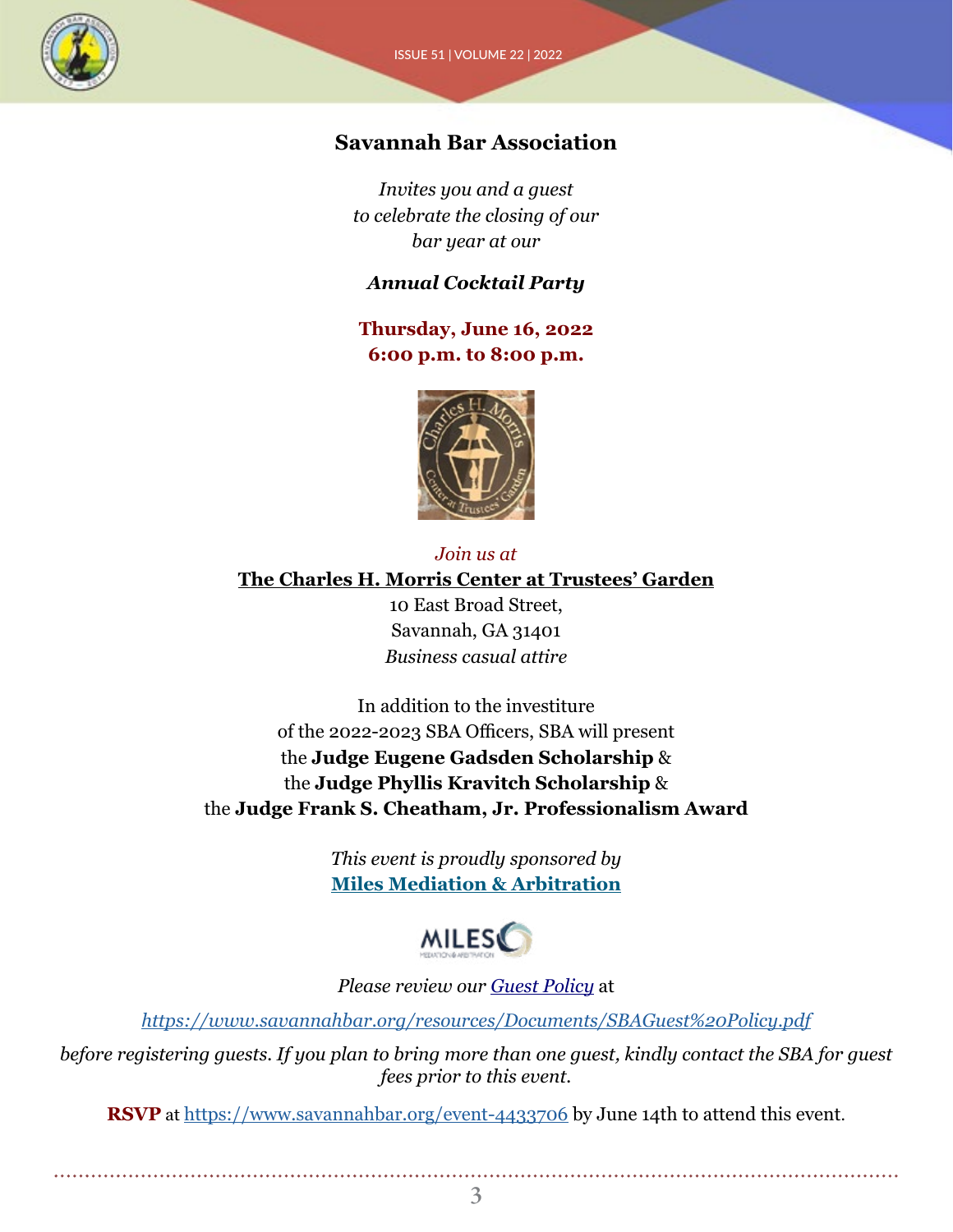

## YLD Holds May Happy Hour

On May 26, 2022, the Young Lawyers Division of the Savannah Bar Association held its monthly happy hour at Abe's on Lincoln. Thanks to all who attended, and especially to Ohana Spine & Ortho Care of Pooler for generously sponsoring the event!

Fun Fact: Did you know that Lincoln Street is named not after U.S. President Abraham Lincoln but instead after Revolutionary War general Benjamin Lincoln? Born in 1733, Lincoln fought in the Battles of Saratoga in 1777, surrendered to the British in the Siege of Charleston in 1780, and accepted the British surrender at Yorktown in 1781. From 1781 to 1783, he served as the first U.S. Secretary of War. Later active in politics as a member of the Federalist Party, Lincoln died in Massachusetts in 1810.

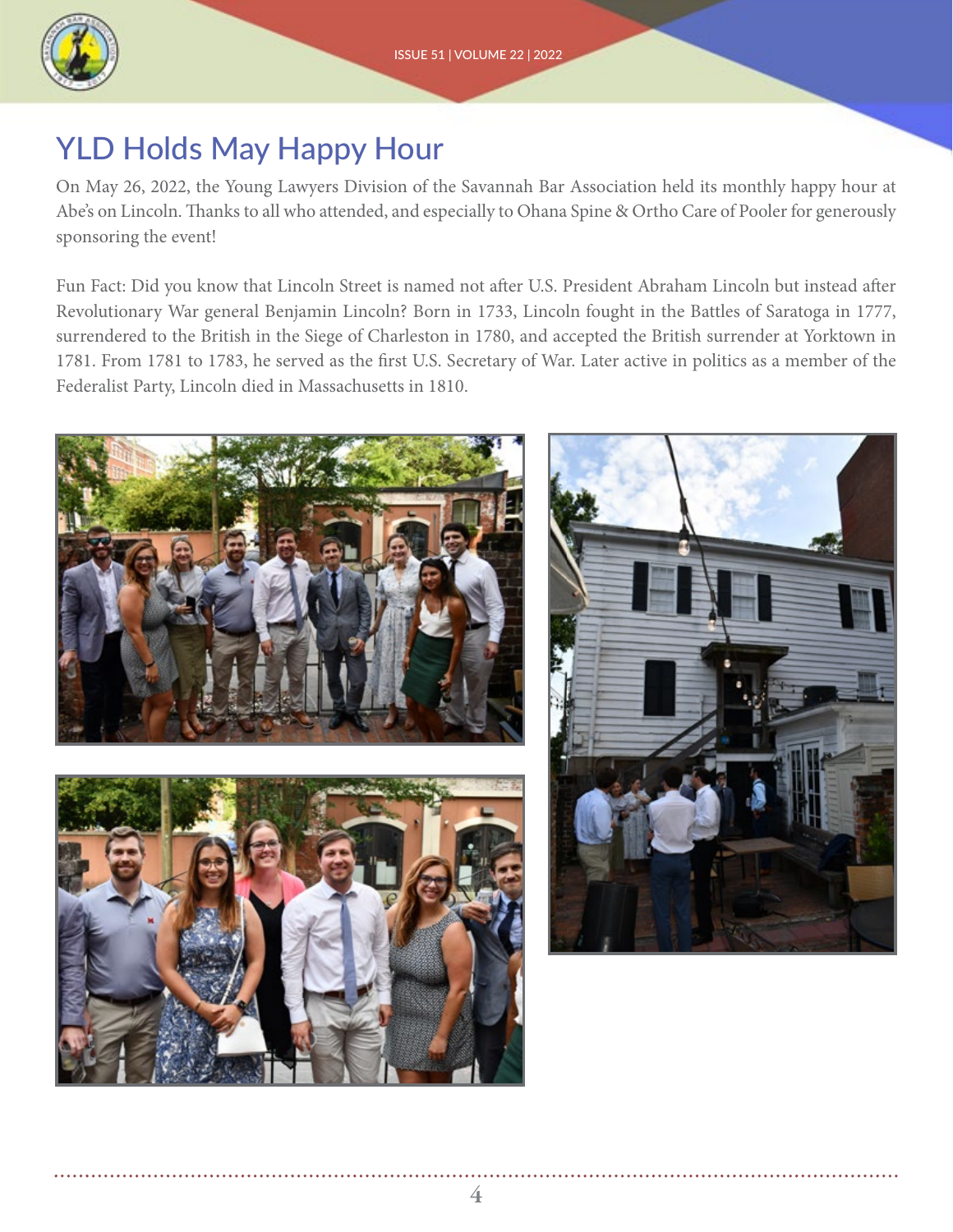

### Weiner, Shearouse, Weitz, Greenberg & Shawe opening office in Richmond Hill

The law firm of Weiner, Shearouse, Weitz, Greenberg & Shawe is welcoming longtime Richmond Hill attorney Jim Gardner as of-counsel attorney and opening a fully staffed office located at 10385 Ford Avenue in Richmond Hill dedicated to serving Bryan County and southeast Georgia.

Mr. Gardner will bring his many years of experience and expertise to the firm while working with Weiner, Shearouse, Weitz, Greenberg & Shawe partner, Christopher R. Lane, in the management of the day-to-day activities of the Richmond Hill office. The WSWGS office in Richmond Hill will concentrate on real estate, civil litigation, estate planning, estate planning litigation and general business law.

Mr. Gardner has practiced law in Georgia and South Carolina for more than 40 years in the areas of commercial and residential real estate, civil litigation, estate planning and probate in addition to general business law. Mr. Lane's practice focuses on commercial and residential real estate, estate planning and probate in addition to general business law.

"Our firm is proud to add Mr. Gardner, who has earned an outstanding reputation while serving Richmond Hill and southeast Georgia during his storied career," said Lane, who often represents buyers, sellers, lenders, landlords, tenants, builders and homeowner associations in various transactional matters. "It's exciting for WSWGS to be able to expand our firm's footprint with a fully staffed office in Richmond Hill to serve clients in Bryan, Liberty and Long counties as well as the surrounding areas with the same approach the firm has embraced and embodied for more than 60 years. We recognize that the area is rapidly expanding, and we look forward to our firm being part of that dynamic growth."



Jim Gardner



Chris Lane

Bryan County has experienced enormous growth during the past two decades and is poised to grow more with the recent announcement that Hyundai Motor Group will open its first fully dedicated electric vehicle and battery manufacturing facility at the Bryan County megasite. The facility is expected to generate more than 8,000 new jobs in the area.

In addition to the practice of law, Mr. Gardner has been an active member of the Richmond Hill community, including serving on the Board of Directors of the YMCA of Richmond Hill and the Rotary Club of Richmond Hill. He is a former Board member and Chairman of the Richmond Hill/Bryan County Chamber of Commerce and past President of the Rotary Club of Richmond Hill.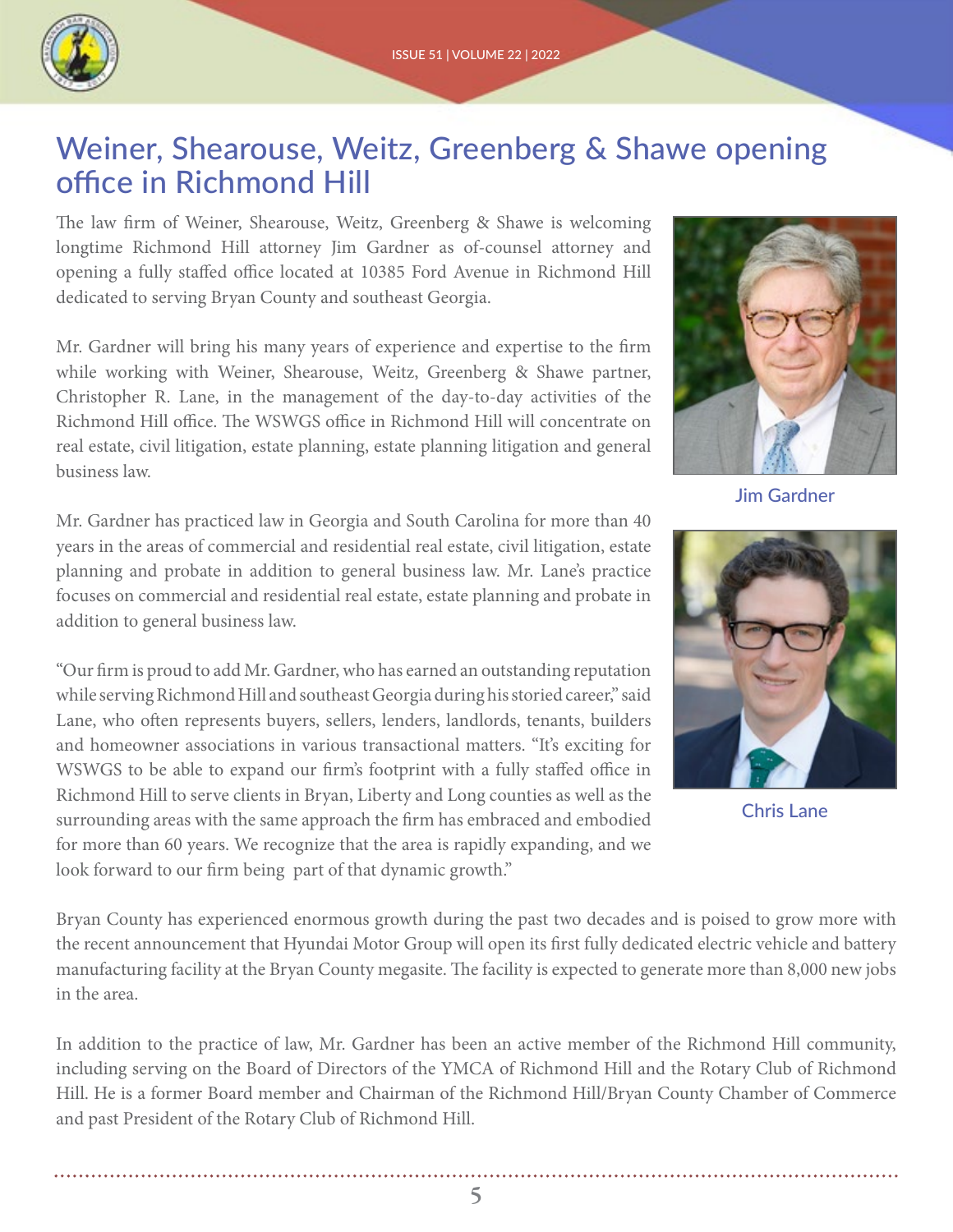

"These are exciting times for Richmond Hill and Bryan County, and I am delighted to be able to join a firm such as Weiner, Shearouse, Weitz, Greenberg & Shawe with its many capable and experienced attorneys and staff," Gardner said. "The merger of my practice into WSWGS will tremendously increase the level of legal services and resources that we offer to residents of Richmond Hill and surrounding areas, especially with an office conveniently located to meet the needs of our clients."

WSWGS has offices in Savannah and Bluffton, S.C., and has been the most trusted law firm in Savannah, coastal Georgia and the South Carolina Lowcountry for more than 60 years, with a long history of representing clients in Chatham County, Bryan County, Effingham County, Liberty County, Long County and southeast Georgia. The firm is composed of 15 attorneys who embrace a shared value system that prioritizes the importance of our clients, respect for the practice of law and our legal and judicial system as well as the ethical responsibilities of attorneys.

Please visit [www.wswgs.com](http://www.wswgs.com) to learn more about Weiner, Shearouse, Weitz, Greenberg and Shawe, LLP.

# STLA Awards 2022 Scholarship

On May 31, 2022, The Savannah Trial Lawyers Association (STLA) awarded its 2022 scholarship to Tyler Schell of Richmond Hill High School, who will be attending Georgia Southern University in the fall.

Pictured left to right: Ben Davidson (The Cornwell Firm), STLA Scholarship Chair; Tyler Schell, scholarship awardee; Danny Justus (Lasky Cooper Law), STLA President.

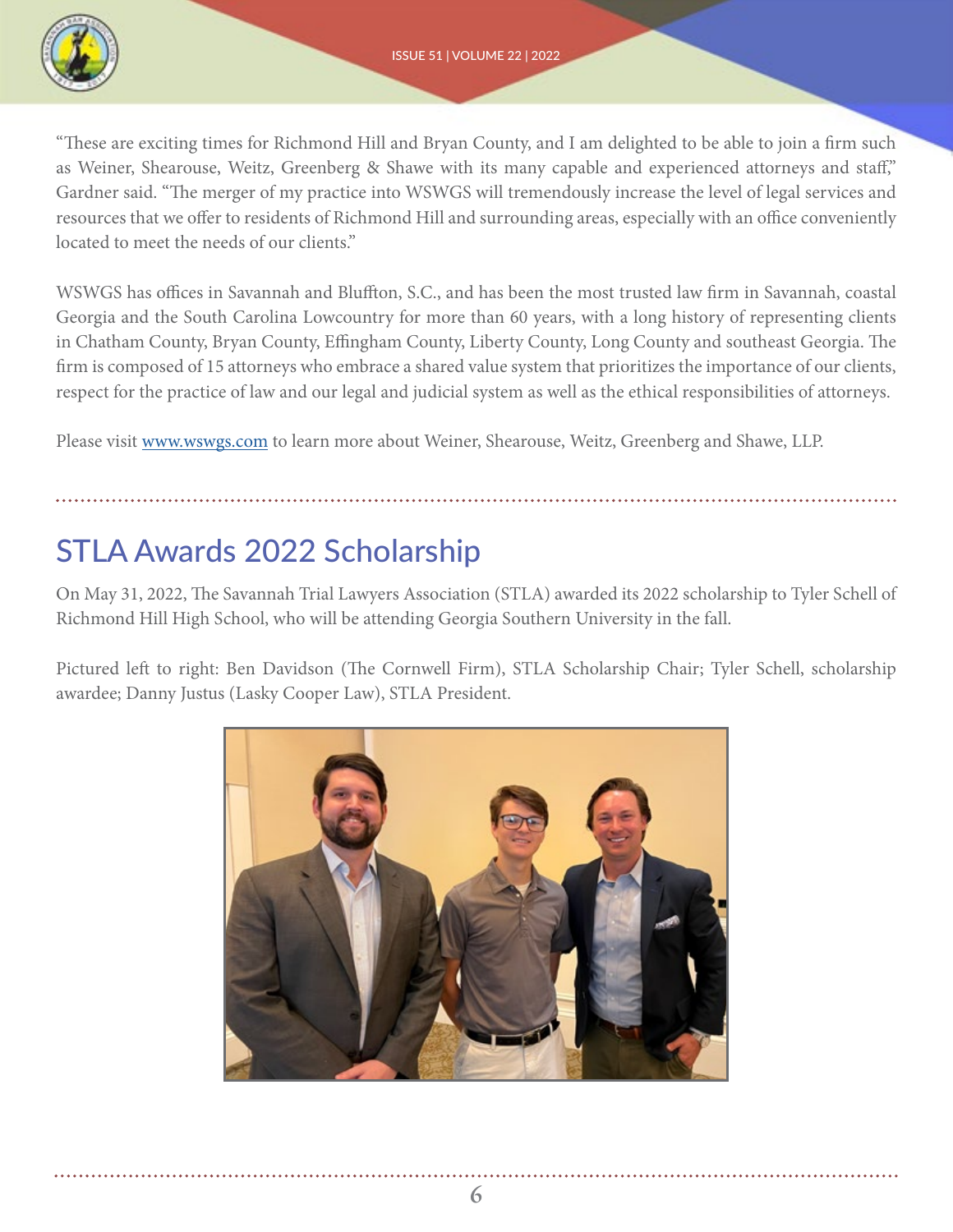

## Judge Salinas's Top 10 Reasons to Do Pro Bono [1]

Catherine Salinas is a United States Magistrate Judge in the Northern District of Georgia and past-president of Atlanta Legal Aid. Currently she serves as the chair of the Access to Justice Committee of the State Bar of Georgia. Shea Conlan is the Development & Communications Coordinator at Atlanta Legal Aid. Together they bring you this Top Ten list.[2]

#### *#10 The Rules of Professional Conduct*

The Georgia Rules of Professional Conduct and the ABA Model Rules state that a lawyer should aspire to render at least 50 hours of pro bono legal services per year. These aspirational goals exist to help even the legal playing field.

#### *#9 Billable Hours*

Many firms give billable credit to their lawyers for pro bono work. (Psst . . . if you're in a decision-making position at a firm, you should give your lawyers billable credit for fulfilling their 50 hours of pro bono!) It's a no brainer to take advantage of the opportunity to give back to the community and get billable credit at the same time. Your volunteer hours could be the difference between someone remaining in their home or ending up on the streets.

#### *#8 First Chair Experience*

Pro bono cases give you the opportunity to have direct client contact, make decisions, and lead your own case. If you are longing for first-chair experience, this is it! Georgia Legal Services Program offers extensive support to volunteers, so you can practice a new area of law without fear.

#### *#7 You Pick the Case*

You're the boss when doing pro bono. You can choose what type of case you want to work on, choose your client, and learn a new area of law. It can be a refreshing break from the grind of your day job.

#### *#6 It Feels Good*

Pro bono work feels good – It's as simple as that. It's a way to do something that feels unequivocally right. In our fast-paced, uncertain world, volunteering can help relieve the anxiety of everyday life. It also gives you a sense of agency. You may not be able to change the world, but you can make your corner of it a better place.

#### *#5 Judges Like It*

That's right – an unexpected perk of pro bono is that it offers a way to get in good with judges. Having pro se litigants is hard for judges, and it's easier for everyone involved if the parties are represented by a lawyer. Judge Salinas encourages lawyers to let judges know when they are doing a case pro bono, and she always gives them a positive shout out.

 $^{\rm 1}$  Used with Judge Salinas's permission.

<sup>&</sup>lt;sup>2</sup> You can access Rule 6.1 Voluntary Pro Bono Public Service at [https://duejusticedo50.org/georgia-bar-rule-6-1/](https://duejusticedo50.org/georgia-bar-rule-6-1/ ) and other information about pro bono work at [https://duejusticedo50.org/read-more/ \(](https://duejusticedo50.org/read-more/ )last accessed 5/7/2022).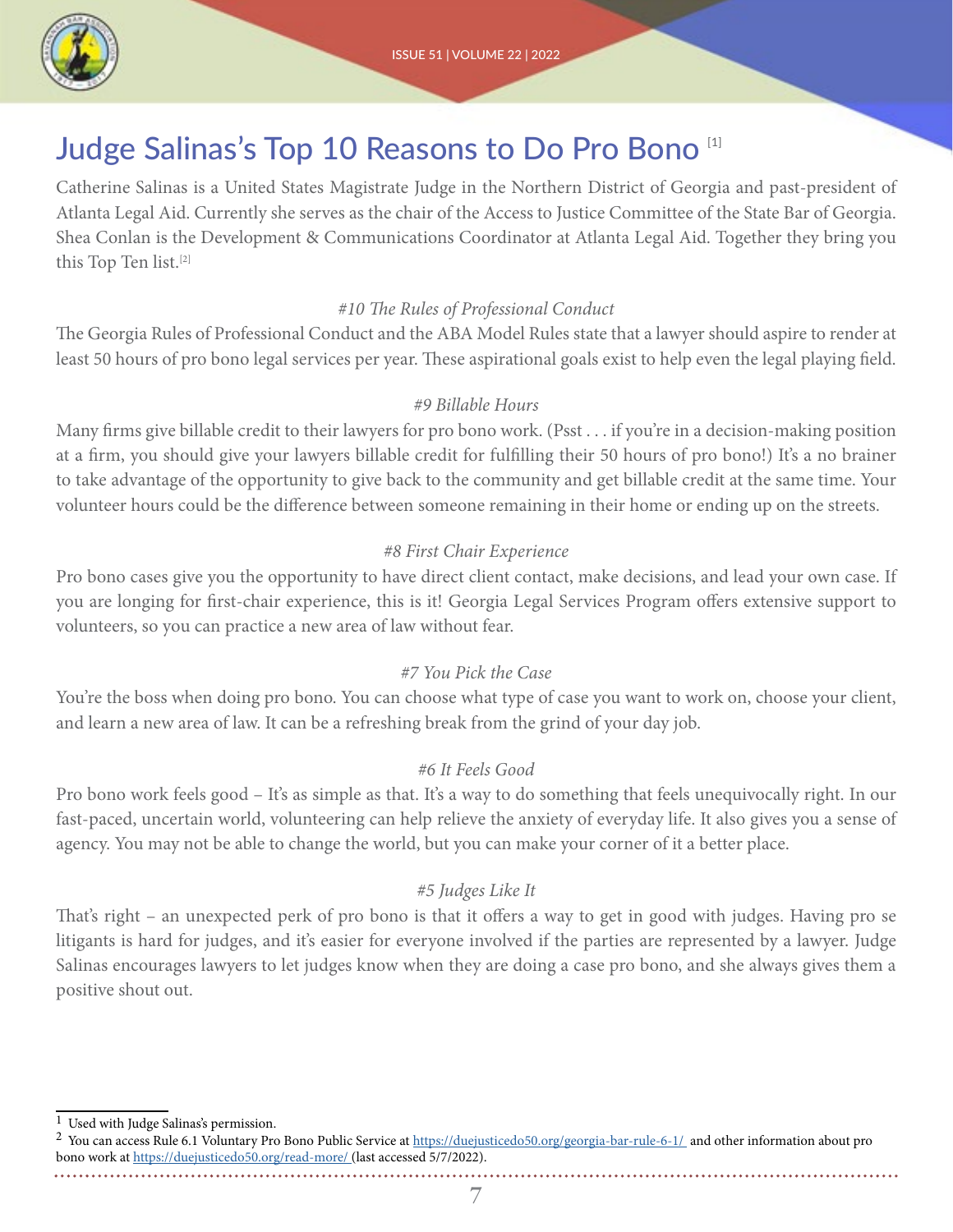

#### *#4 Meet Real Clients*

Many newer lawyers don't often get to speak with real clients. Helping a low-income person in need can be an opportunity to interact directly with a client who needs your help, and then see first-hand how your efforts pay off. It's gratifying to see the impact you are making on someone.

#### *#3 Appreciate What You Have*

Let's face it: We all get caught up in our day-to-day lives and sometimes forget to practice gratitude. Pro bono work keeps you focused on what's important in your life and gives you an outlet to practice empathy.

#### *#2 There's Great Need*

There is a massive need for more lawyers for low-income Americans. In fact, there's just one legal aid lawyer for every 8,893 low-income Americans who qualify for legal aid.<sup>[3]</sup> This means that people who are dealing with domestic violence, facing eviction, or getting access to life-saving public benefits often must go it alone. But you can help by volunteering pro bono!

#### *#1 Brag at Cocktail Parties*

Many years ago, Judge Salinas worked on a pro bono case involving an ADA access issue. Judge Salinas still brags about it years later. Pro bono work is a good way to use your law degree in a way that non-lawyers can really relate to. Talking about your pro bono work shows you in a good light and reflects well on the bar. We encourage bragging about your good deeds – it's how we spread the word that lawyers are good people doing amazing things, and it's a nice counterbalance to lawyer jokes.



Georgia Legal Services Program is a 501(c)3 nonprofit law firm. We provide free, civil legal services to low-income or senior-aged Georgians outside of Atlanta. To volunteer, contact Sarah J. Anderson at sjanderson@glsp.org or sign up online at<https://www.glsp.org/volunteer-2/>

<sup>&</sup>lt;sup>3</sup> In Georgia, there is just one legal aid lawyer for every 20,000 low-income Americans who qualify for legal aid. For more information on Attorney Access, visit the National Center for Access to Justice- Justice Index 2020 at [https://ncaj.org/state-rankings/2020/attorney-access \(](https://ncaj.org/state-rankings/2020/attorney-access )last accessed 4/14/2022).